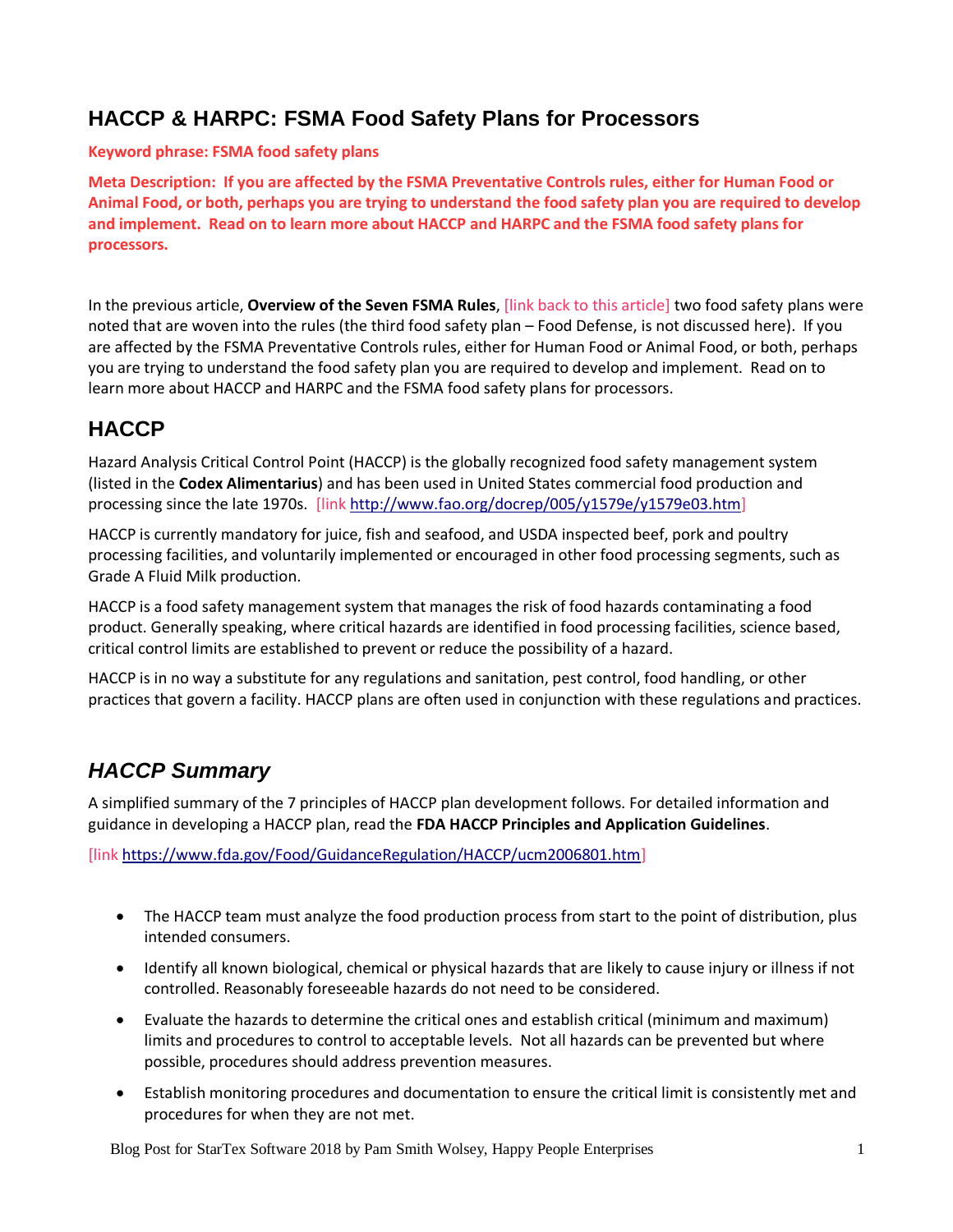- Establish corrective action procedures and documentation when critical limits are not met.
- Establish verification procedures and activities. Verification intends to confirm the plan is still based on well founded science, properly functioning and followed to control hazards.
- Establish record keeping and documentation procedures for plan implementation.

#### *Which FSMA rule requires a HACCP Plan?*

 Foreign Supplier Verification Programs for Importers of Food for Humans and Animals (Foreign Supplier)

Foreign food suppliers importing any human and animal food into the United States are required to have written food safety plans. Because HACCP is the globally recognized food safety management system, this was the food safety plan FSMA chosen for foreign importers.

# **HARPC**

The new Hazard Analysis and Risk-based Preventative Controls (HARPC) is the FSMA food safety plan required for human and animal food processing facilities. This is a proactive and preventative control approach to food safety for processed animal and human food. It is science-based *and* risk-based, and applied throughout the processing, packing and holding chain of registered facilities. HARPC includes hazard analysis and preventative controls components.

#### *HARPC Summary*

A detailed summary of the HARPC food safety plan follows. This summary applies to both the Human Food rule and the Animal Food rule, with the exception of the Supply Chain Programs (see below).

For more detailed information, see the **FDA Preventative Controls for Human Food Regulation Guidance Summary, [link** [https://www.fda.gov/Food/GuidanceRegulation/FSMA/ucm334115.htm\]](https://www.fda.gov/Food/GuidanceRegulation/FSMA/ucm334115.htm) the **FSMA Preventative Controls for Human Food Rule. [link** [https://www.gpo.gov/fdsys/pkg/FR-2015-09-17/pdf/2015-](https://www.gpo.gov/fdsys/pkg/FR-2015-09-17/pdf/2015-21920.pdf) [21920.pdf\]](https://www.gpo.gov/fdsys/pkg/FR-2015-09-17/pdf/2015-21920.pdf) or the **FSMA Preventative Controls for Food for Animals Rule. [link**  <https://www.gpo.gov/fdsys/pkg/FR-2015-09-17/pdf/2015-21921.pdf>

#### **Hazard Analysis**

The HARPC food safety plan utilizes a broader hazard identification and analysis approach than HACCP. In addition to biological, chemical and physical hazards, HARPC includes radiological hazards (not included in HACCP) as a subset of chemical hazards. This addition is consistent with the HACCP Codex Alimentarius definition of chemical hazards.

HARPC also takes hazard analysis a step further. When analyzing the facility's processes, the Preventative Control Qualified Individual (PCQI) or team, must also consider known as well as reasonably foreseeable hazards, whether they are naturally occurring, unintentionally introduced or intentionally introduced to harm the food supply for economic gain.

For every hazard identified (not just the critical ones), a preventative control must be written and implemented by the facility.

#### **Preventative Controls**

Food supply hazards can exist in other areas, as well. These additional types of preventative controls must be addressed in HARPC: Food Allergen Controls, Process Controls, Sanitation Controls and Other Controls. Each of

Blog Post for StarTex Software 2018 by Pam Smith Wolsey, Happy People Enterprises 2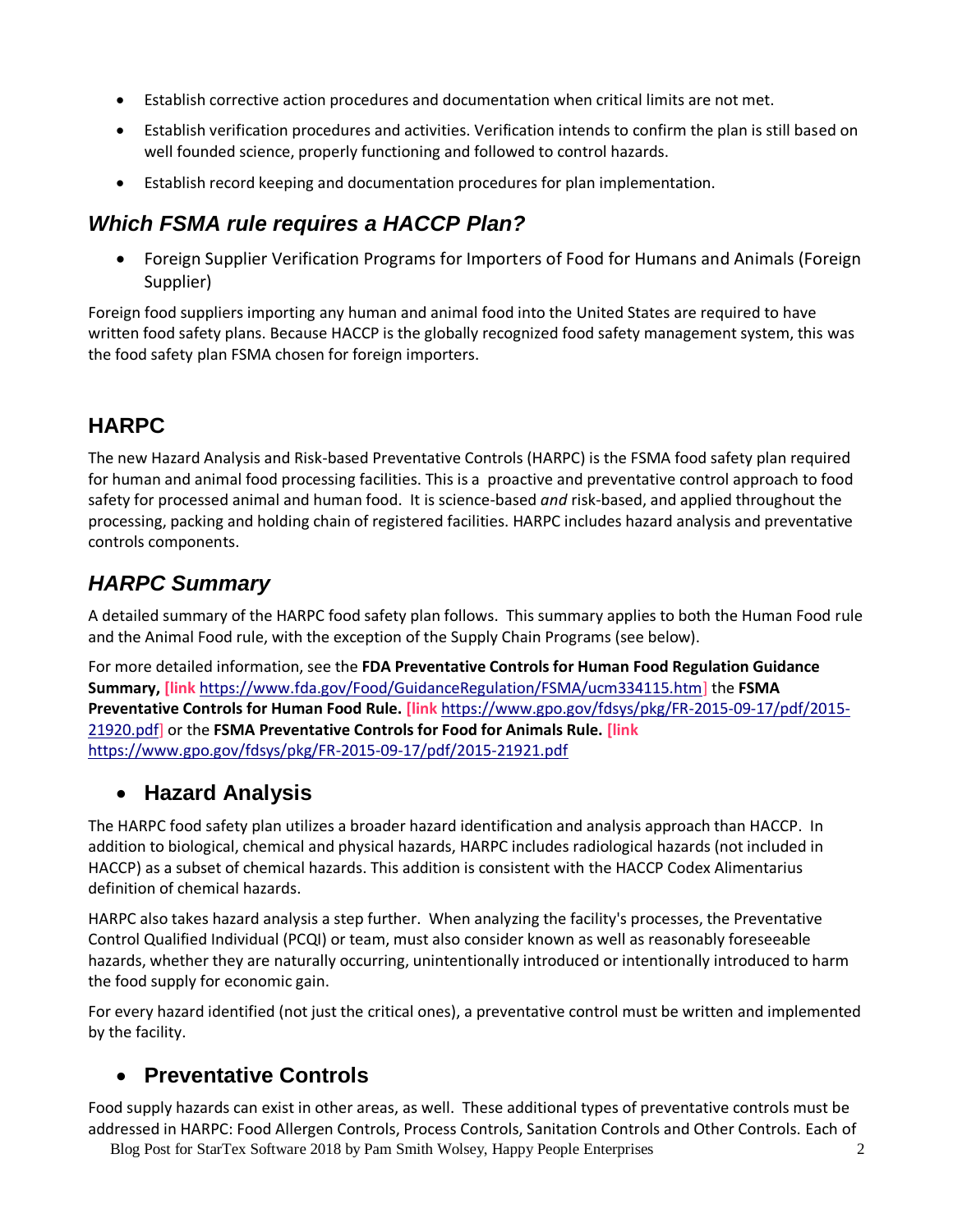these controls address a specific aspect of the facility's manufacturing process.

## *Additional HARPC Components*

Along with the hazard analysis and preventative controls building blocks of the HARPC plan, the FSMA rules require additional components to fully demonstrate the facility's activities to protect the food supply chain. Differences in Supply Chain Programs for Human Food and Animal Food are discussed. This is the only instance where Human Food and Animal Food HARPC criteria differ.

#### **Oversight & Management of Preventative Controls**

Facilities must develop a written plan to confirm the controls are controlling the identified hazards. Oversight and management plans must include: monitoring, corrective actions, verification that corrective actions are followed and verifying the preventative controls are (still) scientifically valid and relevant to the manufacturing process.

# **Human Food Supply Chain Programs**

Human Food facilities must develop supply chain programs under specific conditions. If during the hazard analysis process, it is determined that a customer *or* another entity following the customer, will address the hazard through their process, the facility does not have to control the hazard. Two conditions apply to this scenario: 1) the facility must disclose in writing that the product hasn't been processed to control the identified hazard, and 2) receive written assurance from the customer or other entity that they will process to control that identified hazard. Other conditions may apply in addition to these mentioned above.

# **Animal Food Supply Chains**

A covered Human Food facility that creates, and donates or sells a by-product that will be used for animal food, does not need to implement additional preventative controls IF they are only holding (applying no further processing) the by-product. But, preventative controls may be needed to prevent contamination while in their possession.

A covered Human Food facility that processes the by-product for animal food use, must be comply with either the Human Food or Animal food cGMPs. Additionally, if the facility is required to have a Human Food HARPC plan, they must include the Animal Food processing in the hazard analysis. If no hazards requiring preventative controls are found, the facility must document the hazard analysis and results.

#### **Recall Plan**

A written recall plan is required for every product a facility produces, that has a hazard that requires a preventative control. Procedures for notifying consignees and the public, and disposing of the recalled product(s) must be included.

# *Which FSMA rules require a HARPC Plan?*

- Current Good Manufacturing Practice and Hazard Analysis and Risk-Based Preventive Controls for Human Food (Preventative Controls for Human Food)
- Current Good Manufacturing Practice and Hazard Analysis and Risk-Based Preventive Controls for Food for Animals (Preventative Controls for Animal Food)